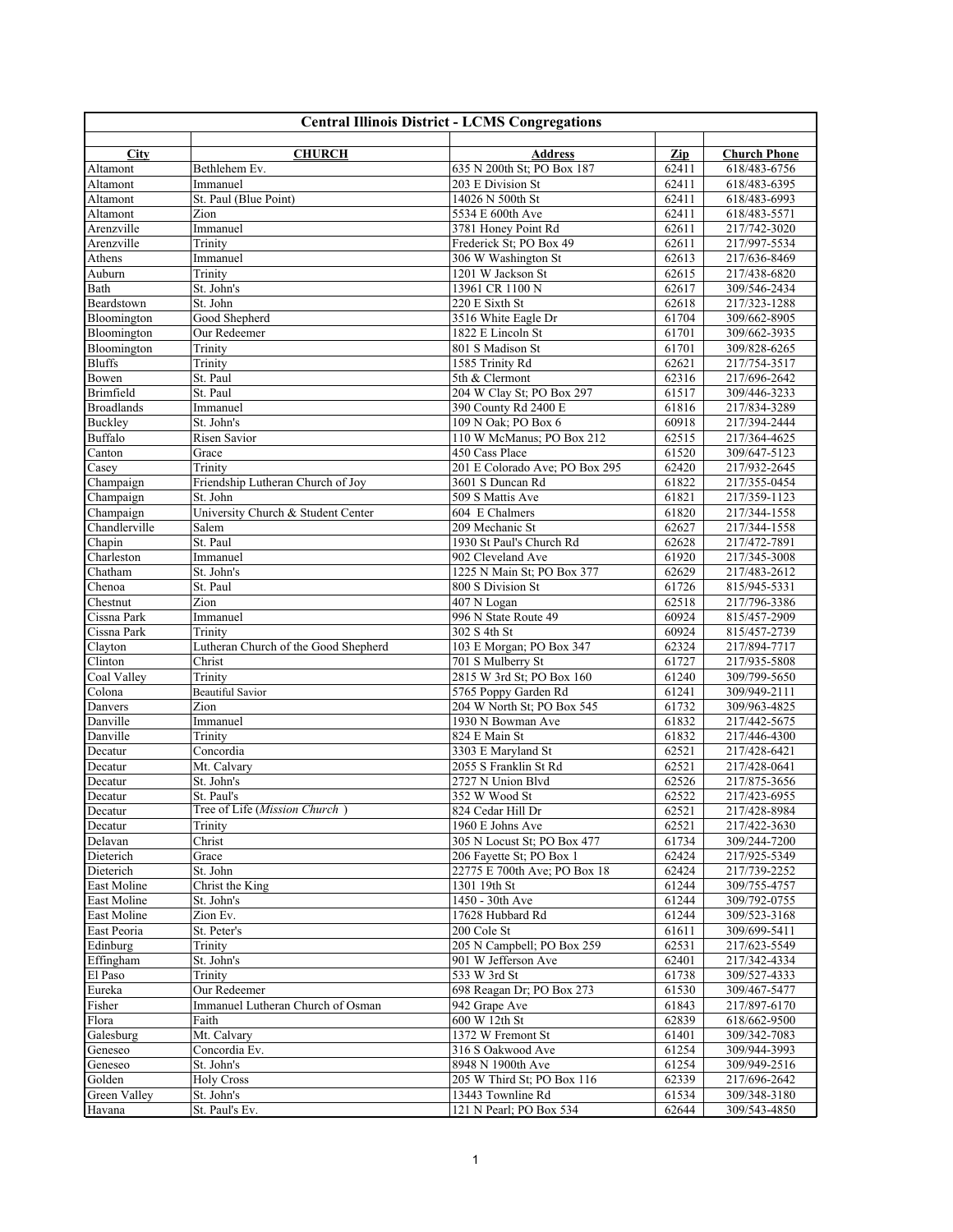| City               | <b>CHURCH</b>                      | <b>Address</b>                 | Ziр            | <b>Church Phone</b> |
|--------------------|------------------------------------|--------------------------------|----------------|---------------------|
| Hoopeston          | Good Shepherd                      | 302 N Market St                | 60942          | 217/283-7966        |
| Jacksonville       | Christ Lutheran Church of the Deaf | 104 Finley St                  | 62650          | 217/245-0180        |
| Jacksonville       | Our Redeemer                       | 405 Massey Lane                | 62650          | 217/243-3939        |
| Jacksonville       | Salem                              | 222 E Beecher Ave; PO Box 1057 | 62651          | 217/243-3419        |
| Kewanee            | Faith Ev.                          | 620 Hepner Dr                  | 61443          | 309/852-2787        |
| Kewanee            | St. Paul                           | 109 S Elm St                   | 61443          | 309/852-2461        |
| La Rose            | Trinity                            | PO Box 115                     | 61541          | 309/248-7153        |
| Lawrenceville      | Our Savior                         | 15th & Collins; PO Box 643     | 62439          | 618/943-6680        |
| Lexington          | St. Paul Ev.                       | 107 E Chatham St               | 61753          | 309/365-5000        |
| Lincoln            | Faith                              | 2320 N Kickapoo St             | 62656          | 217/732-4901        |
| Lincoln            | Zion                               | 205 Pulaski St                 | 62656          | 217/732-3946        |
| Loda               | Immanuel                           | 215 N Poplar                   | 60948          | 217/386-2232        |
| Louisville         | St. John's                         | 17684 E 1st Ave                | 62858          | 618/686-2971        |
| Macomb             | Immanuel                           | 906 E Grant St                 | 61455          | 309/833-4286        |
| Macomb             | St Timothy Student Center          | 303 N Clay St                  | 61455          | 309/833-5483        |
| Mahomet            | Christ Family (Preaching Station)  | 405 S Division St; PO Box 523  | 61853          | 217/586-7022        |
| Manito             | St. Paul's                         | 21819 N CR 3300 East           | 61546          | 309/833-5483        |
| Manito             | Trinity                            | 110 S Park Ave                 | 61546          | 309/968-6984        |
| Mason City         | Christ                             | 114 E Walnut St; PO Box 186    | 62664          | 217/482-5168        |
| Mattoon            | St. John's                         | 200 Charleston Ave             | 61938          | 217/234-4923        |
| Mattoon            | St. Paul's                         | 8975 E County Rd 1200 N        | 61938          | 217/234-9880        |
| Milan              | St. Matthew                        | 115 12th Ave West              | 61264          | 309/787-4295        |
| Milford            | Our Savior                         | 209 W Jones St; PO Box 188     | 60953          | 815/889-4121        |
| Milford            | St. Paul's                         | 113 W Woodworth Rd             | 60953          | 815/889-4569        |
| Minier             | Good Shepherd                      | 101 E Garfield; PO Box 858     | 61759          | 309/392-2933        |
| Moline             | <b>Holy Cross</b>                  | 4107 21st Ave                  | 61265          | 309/764-9720        |
| Monticello         | Faith                              | 304B S Market; PO Box 561      | 61856          | 217/762-9235        |
| Morton             | Bethel                             | 425 N Missouri                 | 61550          | 309/263-2417        |
| Mt. Pulaski        | Zion                               | 203 S Vine St                  | 62548          | 217/792-5965        |
| Mt. Sterling       | First                              | 111 W South St                 | 62353          | 217/322-4237        |
| Mt. Zion           | Mt. Zion                           | 1475 W Main                    | 62549          | 217/864-4958        |
| New Berlin         | St. John                           | 308 E Gibson; PO Box 197       | 62670          | 217/488-6072        |
| New Holland        | Zion                               | 105 N Logan St; PO Box 199     | 62671          | 217/445-2264        |
| Newton             | Good Shepherd                      | 110 E Edwards St               | 62448          | 618/783-4105        |
| Normal             | Christ                             | 311 N Hershey Rd               | 61761          | 309/452-5609        |
| Normal             | Wittenberg Student Center          | 201 S Main St                  | 61761          | 309/452-5971        |
| Onarga             | St. John's (Ash Grove)             | 1180 E 1000 North Rd           | 60955          | 815/457-2909        |
| Onarga             | Trinity                            | 605 W Seminary Ave; PO Box 45  | 60955          | 217/387-2381        |
| Pana               | St. Paul                           | 208 E 4th St                   | 62557          | 217/562-4731        |
| Paris              | Grace                              | 711 S Main St                  | 61944          | 217/466-1215        |
| Pekin              | St. John's Ev.                     | 711 Court St                   | 61554          | 309/347-2136        |
| Pekin              | Trinity                            | 700 S Fourth St                | 61554          | 309/346-1391        |
| Peoria             | Christ                             | 2020 W Malone St               | 61605          | 309/637-5309        |
| Peoria             | Immanuel Ev.                       | 4911 N Knoxville               | 61614          | 309/691-3911        |
| Peoria             | Joy of Jesus Deaf                  | 135 NE Randolph                | 61606          | 217/243-2528        |
| Peoria             | Mt. Calvary Ev.                    | 908 W Hanssler Pl              | 61604          | 309/688-4321        |
| Peoria             | Redeemer                           | 6801 N Allen Rd                | 61614          | 309/691-2333        |
| Peoria             | Trinity                            | 135 NE Randolph Ave            | 61606          | 309/676-4609        |
|                    | Redeemer                           | 17 West US Route 6             |                | 815/220-1550        |
| Peru<br>Petersburg | Bethlehem                          | 120 W Monroe St                | 61354<br>62675 | 217/632-2453        |
| Pittsfield         | St. Paul                           | 1234 W Washington              |                |                     |
|                    | Zion                               | 525 N Cartwright; PO Box 167   | 62363          | 217/285-2566        |
| Pleasant Plains    |                                    |                                | 62677          | 217/626-1282        |
| Quincy             | Lutheran Church of St. John        | 3340 State St                  | 62301          | 217/222-8579        |
| Quincy             | Our Redeemer                       | 2701 College Ave               | 62301          | 217/223-1769        |
| Quincy             | St. James                          | 900 S 17th St                  | 62301          | 217/222-8447        |
| Riverton           | Immanuel                           | 705 E Menard St; PO Box 380    | 62561          | 217/629-8415        |
| Roanoke            | Trinity                            | 202 W Lincoln                  | 61561          | 309/923-5251        |
| Robinson           | Our Redeemer                       | 801 W Emmons St; PO Box 42     | 62454          | 618/546-5210        |
| Rochester          | Good Shepherd                      | 1 Camelot Dr                   | 62563          | 217/498-7991        |
| Rock Island        | Immanuel                           | 3300 24th St                   | 61201          | 309/786-3391        |
| Rushville          | St. John                           | 424 W Washington               | 62681          | 217/322-4237        |
| Sadorus            | St. Paul                           | 101 E Church St; PO Box 230    | 61872          | 217/598-2259        |
| Salem              | Salem                              | 1401 Hawthorn Rd               | 62881          | 618/548-3190        |
| San Jose           | St. Luke                           | 15757 N CR 3600 E; PO Box 407  | 62682          | 217/482-5822        |
| Secor              | St. John                           | 212 N Second St; PO Box 229    | 61771          | 309/744-2256        |
| Shelbyville        | <b>Holy Cross</b>                  | 1201 N Chestnut                | 62565          | 217/774-2952        |